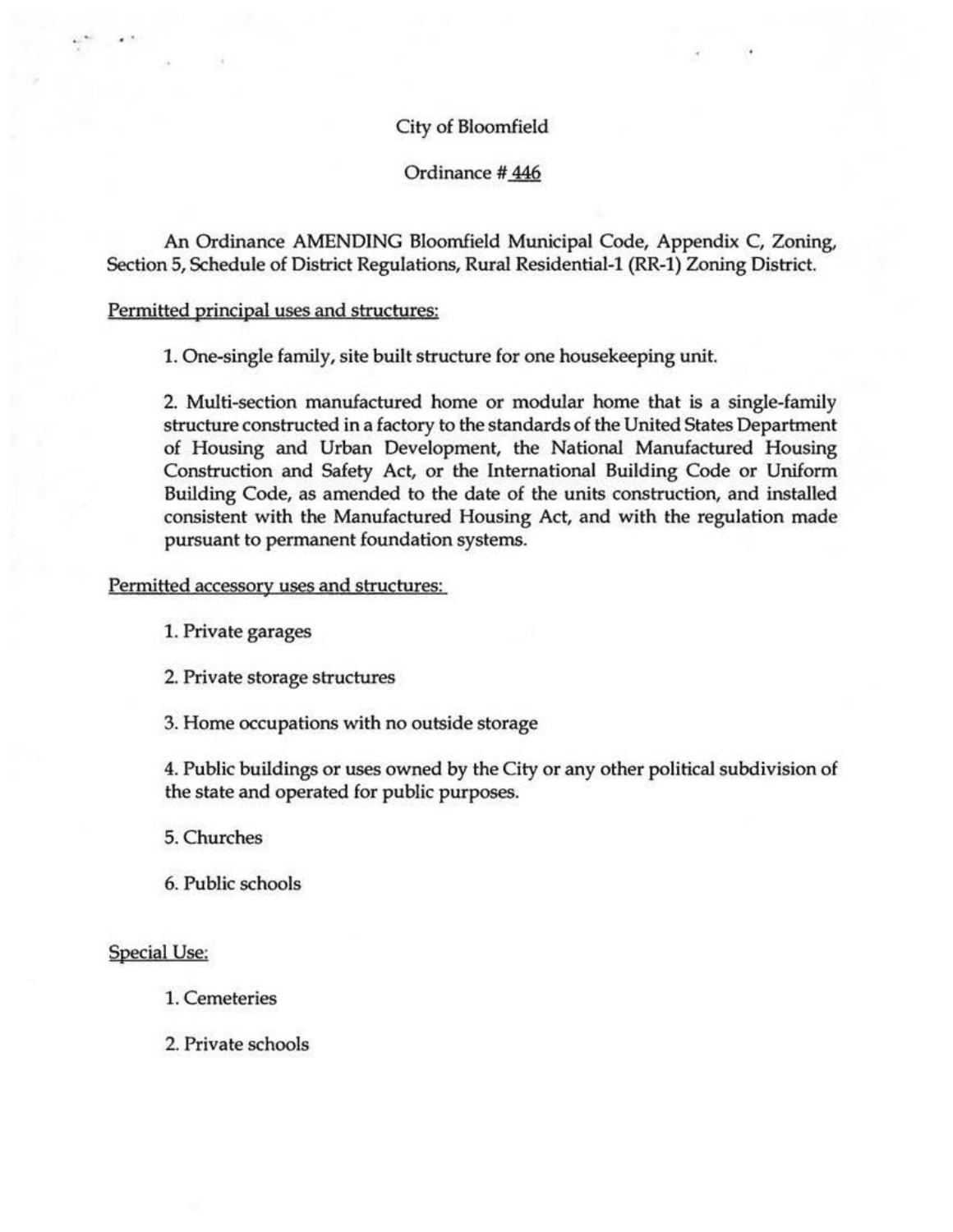# Prohibited uses and structures:

- 1. No display of signs referring to home occupations.
- 2. No visible outside storage regarding to home occupations.
- 3. No swine including domesticated swine (pot belly pigs)
- 4. No commercial or industrial uses.
- 5. No single wide manufactured homes.

## Minimum lot requirements:

1. Minimum lot width: Seventy (70) feet

2. One-half (1/2) acre (21,780 square feet) where city sewer is available or

3. Three quarters (3/ 4) acre (32,670 square feet) where city sewer is not available.

4. Ten thousand (10,000) square feet of open space land for each small animal, sheep, goat etc. and or

5. Twenty thousand (20,000) square feet of open space for each large animal, cow, horse etc.

# Minimum setback requirement:

Front yard: Twenty five (25) feet

Side yard: Ten (10) feet

Rear yard: Twenty (20) feet

# Maximum height of structures:

1. No structure shall exceed two and one-half stories or thirty-five feet which ever is less.

# Off street Parking:

1. A minimum of three parking spaces which shall be asphalt, concrete or covered with crushed stone or other similar material.